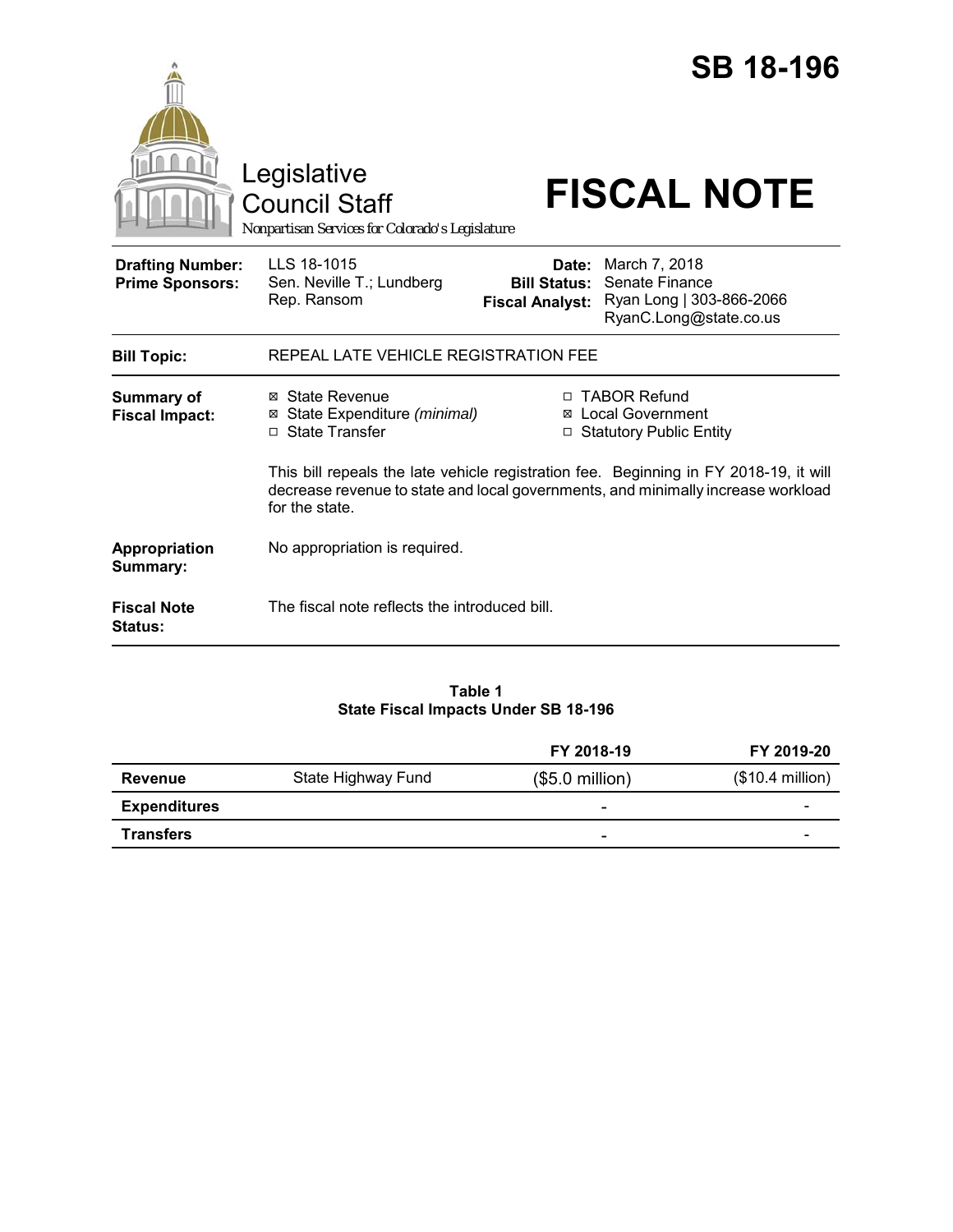March 7, 2018

### **Summary of Legislation**

Under current law, motor vehicle registrations expire on the last day of the month at the end of each 12-month registration period. A 30-day grace period is granted before late fees are assessed. If a vehicle is not registered with the Department of Revenue (DOR) within the timeframe required by law, the vehicle owner is subject to a late fee of \$25 for each month; the total late fee is capped at \$100. Of this fee revenue, the first \$10 is credited to the county government registering a vehicle, and the remaining revenue is deposited into the Highway Users Tax Fund (HUTF) for subsequent distribution to the State Highway Fund (60 percent), counties (22 percent), and municipalities (18 percent).

The bill repeals the late vehicle registration fee for all motor vehicle types, as of January 1, 2019.

### **Assumptions**

In FY 2016-17, approximately \$25.2 million in late fees were collected from 498,209 vehicles. Of this fee, approximately 80 percent was deposited in the HUTF and approximately 20 percent was retained by counties from the first \$10 of late fees. To estimate the HUTF distribution, the fiscal note uses the December 2017 Legislative Council forecast and assumes the distribution of funds to the HUTF and counties will remain the same.

### **State Revenue**

This bill is expected to reduce State Highway Fund revenue from late vehicle registration fee collections by approximately \$5.0 million in FY 2018-19, and by approximately \$10.4 million in FY 2019-20 and thereafter. The first year impact is adjusted to account for the January 1, 2019, effective date. Table 2 displays the estimated reductions to HUTF distributions under the bill.

|                             | FY 2018-19    | FY 2019-20     |
|-----------------------------|---------------|----------------|
| State Highway Fund (60%)    | \$5.0 million | \$10.4 million |
| Counties $(22%)$            | \$1.9 million | \$3.8 million  |
| <b>Municipalities</b> (18%) | \$1.5 million | \$3.1 million  |
| <b>Total Distribution</b>   | \$8.4 million | \$17.3 million |

**Table 2 Estimated HUTF Distributions Under SB 18-196**

**Department of Transportation.**The State Highway Fund (SHF) within the Colorado Department of Transportation (CDOT) receives 60 percent of the revenue credited to the HUTF from late vehicle registration fees. This bill is expected to decrease revenue to the SHF by about \$5.0 million in FY 2018-19, and by about \$10.4 million in FY 2019-20 and thereafter.